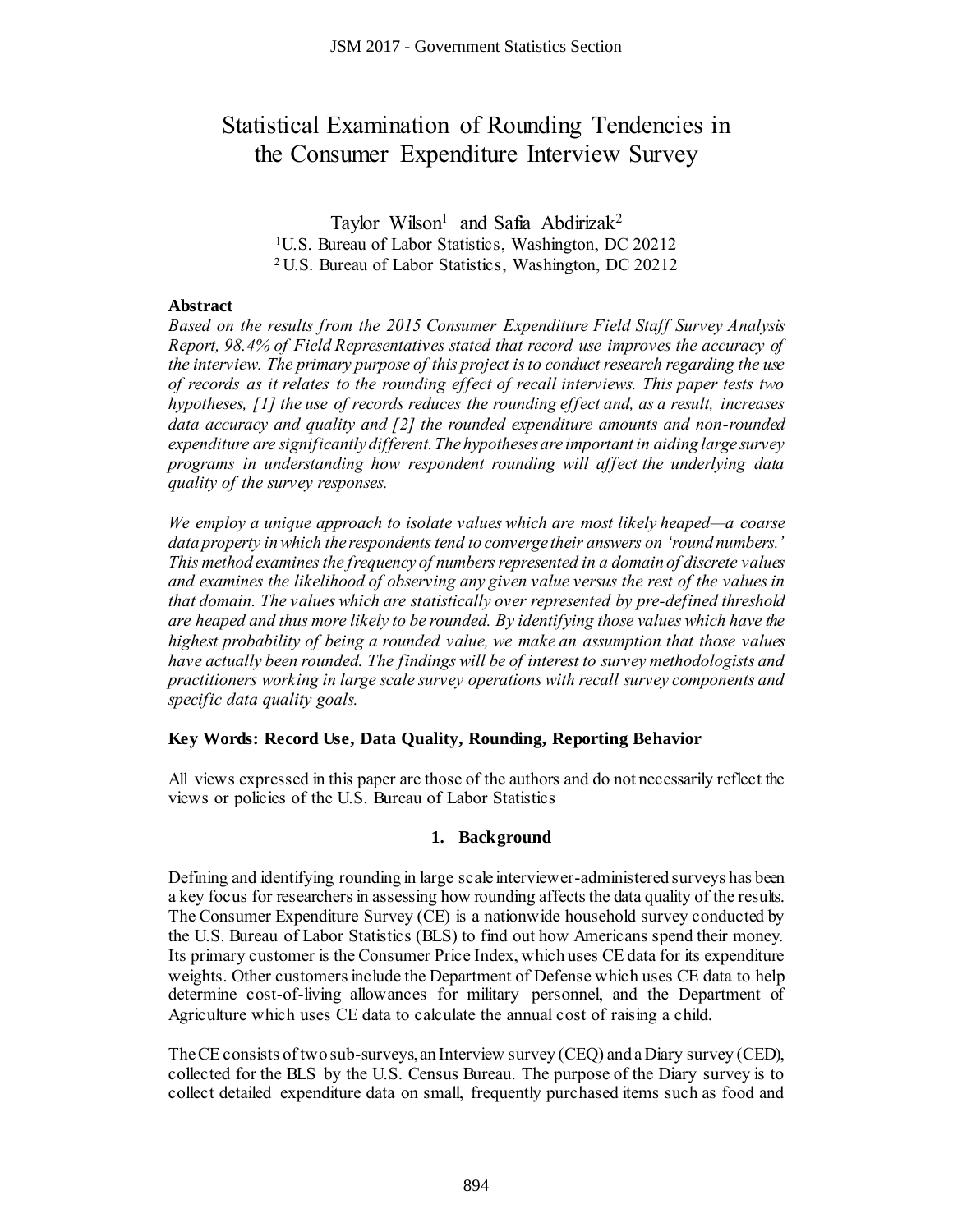apparel. The purpose of the Interview survey is to collect detailed expenditure data on large items such as property, automobiles, and major appliances, as well as on recurring expenses such as rent, utilities, and insurance premiums. The data from the two surveys are then combined to provide a complete picture of consumer expenditures in the United States.

In recent years CE has engaged an effort to redesign the survey. That redesign plan, the "Gemini Project", introduces a records based interview to comply with specific recommendations by researchers to optimize the use of records in the CE. The stated goal of records according to the Gemini Redesign Proposal Report is to acquire precise and accurate information. Recent CE research by Elkin, Kopp, McBride, and Tan (2015), suggest that incidences of rounding are an indication of poor reporting quality. As expected, the findings from this report also show that recall data had a higher percent of rounded values. Similarly, in efforts to evaluate data quality, Murphy (2015) conducted a split sample experiment in the Community Advantage Panel Survey to explore the effects of record use. The sample consisted half of telephone respondents and half of in-person household interview respondents who were both encouraged to check records. As a result, the act of checking records was associated with lower levels of rounding, which is consistent with literature related to the use of records in interviewer and self-administered surveys. JSM 2017 - Government Statistics Section<br>the Interview survey is to collect detailed eal<br>automobiles, and major appliances, as well as the moment<br>complete picture of consumer expenditure engances, as well as<br>conduces a rec

Survey methodologists have conducted research to understand the mental process of answering survey questions, similar to the CEQ. The survey response model found in the second edition of Groves (2009) textbook on survey methodology describes the cognitive process of how respondents formulate responses. The first stage of the response model begins with "comprehension" in which the respondent interprets the question. The second stage, "retrieval", is when respondents recall the necessary information needed to answer the question. The third stage of the process "judgment" is a combination of estimating and summarizing the information recalled during the retrieval stage. Finally, in the "reporting" stage, respondents formulate their final response. During the reporting stage, respondents may adjust their response based on their ability to retrieve stored information during the recall stage.

This paper approaches detection of inaccurate data from the perspective of respondent rounding as opposed to strictly fabricated responses. To detect possible fabricated data, Swanson, Cho, and Eltinge (2003) provide insight on methods by applying Benford's Law. Benford's law suggests that leading (or left-most) digits follow a certain distribution. Thus by identifying the distribution of the leading digits, one can detect if the data may be fraudulent or error-prone if the leading digits do not follow the expected distribution evident in Benford's law, shown in Swanson, Cho, and Eltinge (2003). Further discussion of detecting possible inaccurate data in surveys can be found in Manski (2010). Manski notes that responses typically follow a certain pattern. Five percent intervals are more common (i.e.,  $5, 10, \ldots, 90, 95$ ), with responses more bunched at 50 percent than at adjacent round values (40, 45, 55, 60).

The motivation behind the subsequent research is to identify the extent of rounded responses in the CEQ and understand how respondents who consult records may differ from those who do not. In addition, the findings from the analyses will inform which sections of the CEQ will benefit from encouraging record use. This will lead to a more efficient use of resources and help to minimize the burden to respondents by requesting the use of additional records in the interview.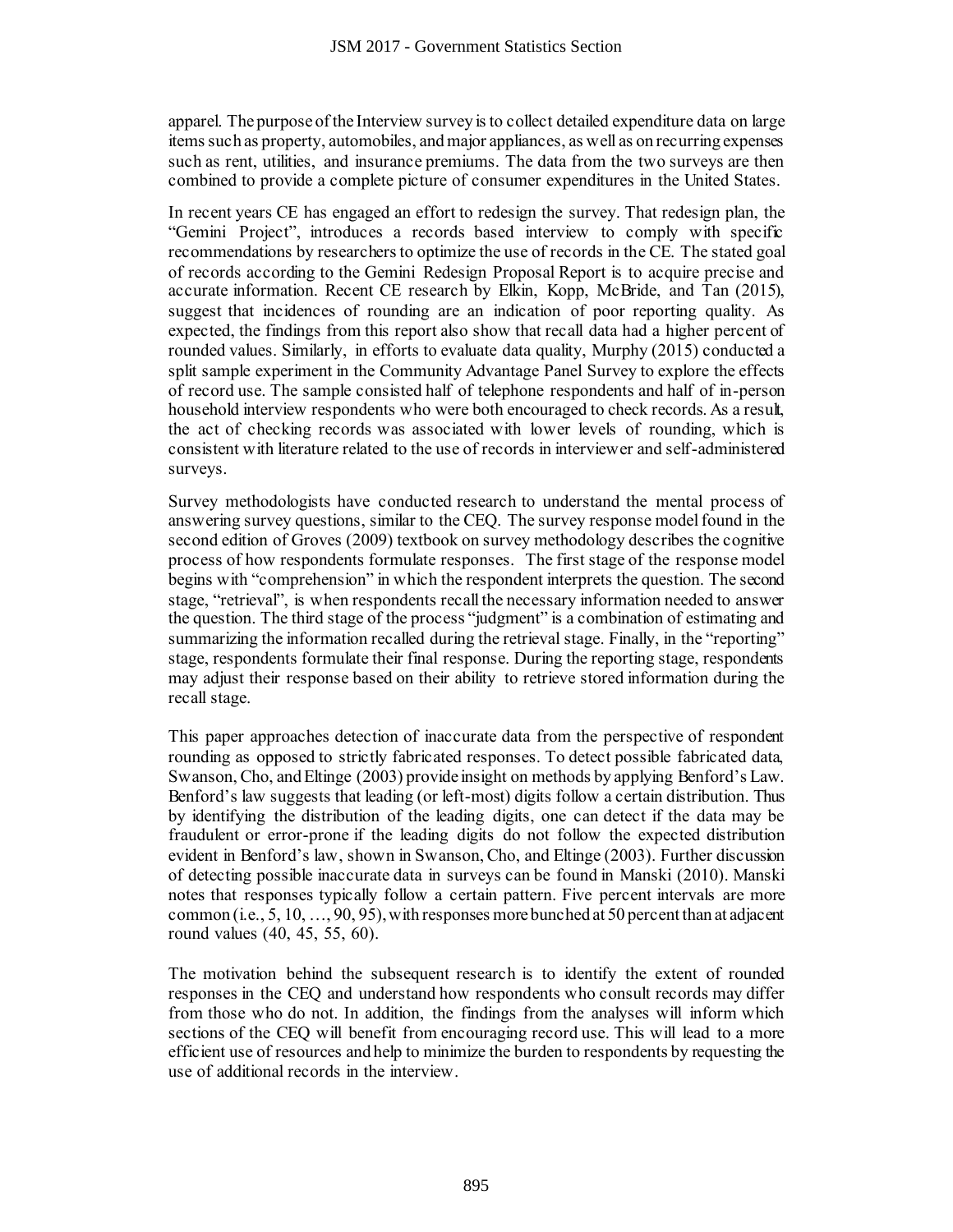#### **2. Data**

For the purpose of our research, we utilize the CEQ because we are interested in examining the impact of rounding and record use in this sub-survey. The CEQ is designed to obtain data on the types of expenditures respondents can recall for a period of three months or longer. In contrast, the CED includes records of daily expenditures collected over a twoweek period. Most of the expenditures recorded are for "small-ticket" items, such as detailed groceries (lettuce, potatoes, dishwashing soap), for which long recall is not expected. Therefore, there is little opportunity to assess rounding for expenditures with wide-ranging costs.

Record use is collected as part of a post-interview questionnaire that the interviewer fills out following each interview. The interviewer can report one of four categories related to the frequency of record-use (1 "Always or almost always", 2 "Most of the time", 3 "Occasionally", 4 "Never or almost never"). For the purposes of this analysis, households that are recorded as a one or two are called record users and a three or four are called nonrecord users. To examine the effects of rounding in the CEQ, we explore a wide range of expenditures to evaluate the differences in the prevalence of rounding. Thus, the CEQ is an ideal source of data because the survey collects large expenditures, such as property and vehicles, and those that occur on a regular basis, such as rent or utilities.

In order to evaluate the effects of rounding in the CEQ, we utilized pre-processed data to look at raw respondent reported expenditure values. CE only collects integer responses in the CEQ, so a minor amount of rounding is already imposed by the instrument itself. Preprocessed data are data that CE receives from the Census Bureau before any CE processing has been done. The primary limitation of the data with respect to this analysis is that the overall record use question is based on the interviewer's recollection and is asked at the end of the interview. For this analysis, a year of data are constructed from the monthly files between November 2015 and November 2016 using Stata 15/SE.

## **3. Methodology**

## **3.1 Defining a Rounded Value**

In order to provide a reasonable and workable definition of a rounded value, it is important to consider the trade-off between arbitrary definitions of roundedness and the analytic power those definitions provide. The more relaxed the definition of roundedness, the more biased any analysis will be in its conclusions. This is primarily due to the increased likelihood of a false positive that arises from these arbitrary definitions. Consider the application of a loose roundedness rule to a dataset with discrete numeric values. For example, every value evenly divisible by five will be called a rounded value. This rule will cover many numbers that are not empirically being rounded to by respondents of the survey—even if that same rule does capture the values which are being rounded to. This addition of noise could result in inconclusive, insignificant, or incorrect results simply because the definition of roundedness was not well specified. Considering the purpose of this study is to examine the effects of records on respondent rounding, properly defining the dependent variable (i.e. roundedness) in the data is paramount to achieving meaningful results. As such, the analysis attempts to move away from *a priori* definitions of rounding toward an empirical *posteriori* approach. **35M 2017 - Government Statistics Section**<br> **2. Data**<br> **2. Data**<br> **2. Data**<br> **2. Data**<br> **2. Data**<br> **2. Data**<br> **2. Data**<br> **2. Carding the CEQ because we are<br>
<b>2. CED** includes records of daily expenditure<br>
the expenditures

Based on a review of literature related to rounding in large-scale surveys, rounded values are typically defined as any value with 00, 25, 50, or 75 as the trailing digits for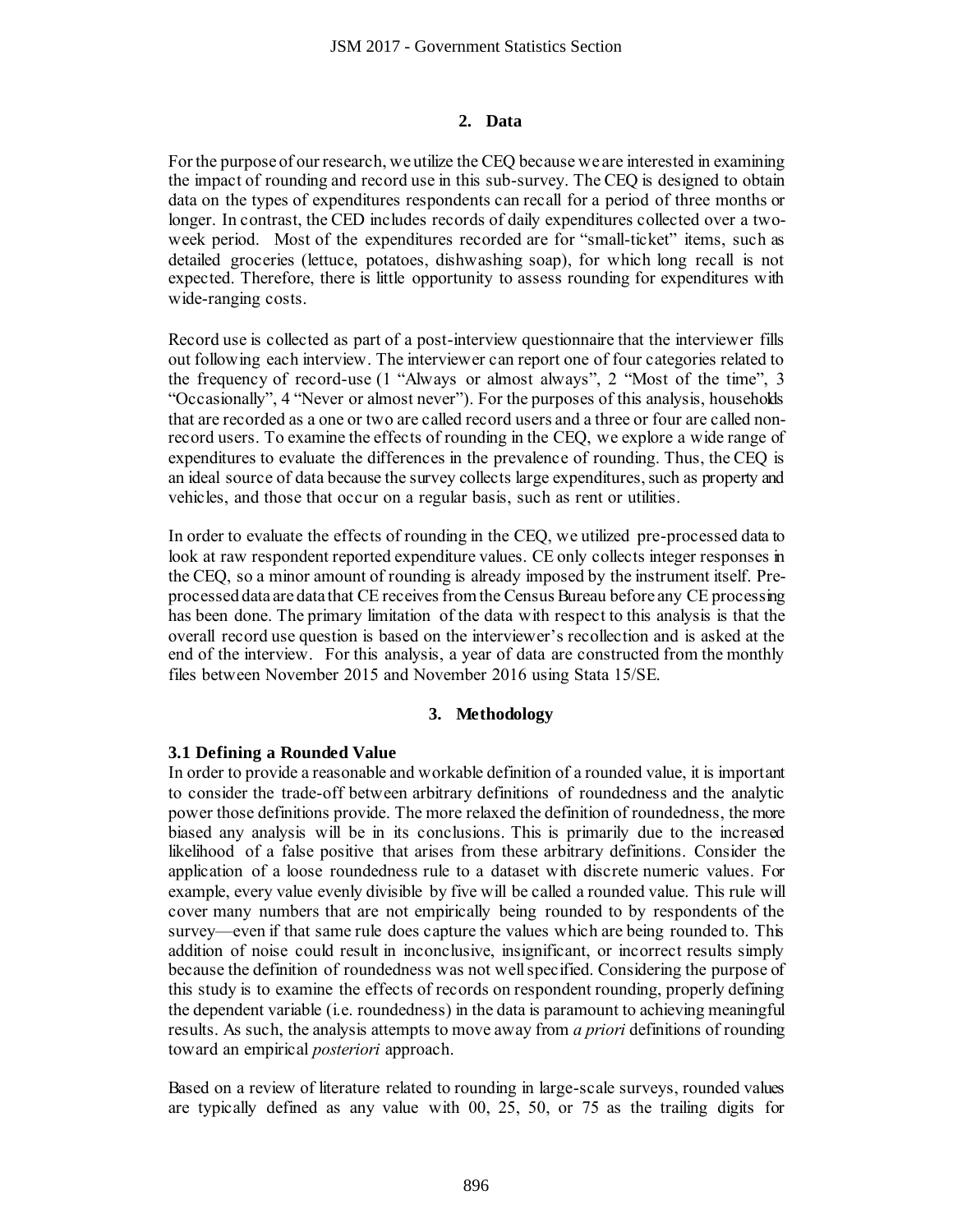expenditures. This is the "round number" approach which has some foundation in psychological studies regarding the way individuals think about dividing large values into smaller parts<sup>1</sup>. Another way to approach the rounded value definition is by simply dividing all expenditure values by 5 or 10 and any number that is evenly divisible will be considered rounded. Both of these methods are highly arbitrary and will likely contain false positives or will miss values to which respondents are rounding.

For the analysis of the CEQ, "heaped" values in the dataset are examined as a measure of coarseness. From Hao Wang's 2009 paper "Statistical Methods for Heaped Data", "Heaping is a common type of measurement error emerging when data are collected with various degrees of coarseness. We say that a dataset is heaped when it contains a mixture of exact and rounded-off values."<sup>2</sup> These spikes in frequency at certain numbers in the datasets strongly suggest heaping. It is important to also be able to call an individual number heaped as opposed to calling the entire dataset heaped in order to determine roundedness for a given number. The relationship between heaping and roundedness is ambiguous at best. Many of these frequency spikes are made up of a combination of factual expenditure amounts and rounded ones. These actual expenditure amounts are the effect of what we call "natural prices" of particular items. A simple example would be to consider an item, purchasable for 50 dollars per unit in a market of similar items that vary in price (e.g. 52 dollars, 48 dollars, etc.). Respondents display a propensity to round these varied prices near the "round number" to 50. Some of the 50 dollar responses will actually be 50 dollar purchases despite the over-representation of 50 in the dataset due to this rounding propensity. When markets have round natural prices, the argument that heaping implies roundedness becomes weaker and reports for each value on the domain can be hypothetically split into a proportion of rounded values and natural prices. The assumption is that values with a more pronounced spike (i.e. sufficiently higher than the typical spike) have a higher proportion of rounded values in them relative to their neighbors. We call these highly spiked values rounded by assuming the proportion of natural prices are comparatively low. The real challenge is deciding when a frequency spike at a certain number can be considered more severely heaped relative to its neighbors. JSM 2017 - Government Statistics Section<br>the "round number" approach which his<br>grading the way individuals think about divay of approach the rounded value definiting<br>y 5 or 10 and any number that is evenly divil<br>the his c

In order to accomplish this, it is necessary to characterize these spikes in a way which is objectively comparable. For this we use a method we call the "average fall approach." The approach begins by assigning the number of times an expenditure was reported to be a dollar amount  $d$ , denoted as  $n_d$ . Next the approach examines every possible integer along a domain and identifies the difference in the frequency of that integer from its left and right neighbor,  $D_L$  and  $D_R$  respectively, represented in equation (1) and (2).

$$
D_L = n_d - n_{d-1} \tag{1}
$$

$$
D_R = n_d - n_{d+1} \tag{2}
$$

Lastly, we define the threshold for which the joint distances are great enough that they can be considered different enough from the mean drop over the whole distribution to identify a value as heaped. Almost all expenditure distributions are right skewed or log-normal. This is due to a lower bound at zero for their domains and the relative infrequency of large individual expenditures in the data for most expenditure types. Because of this inherent

 $\overline{a}$ 

<sup>1</sup> See Groves (2009)

<sup>2</sup> For more information see, Wang (2009)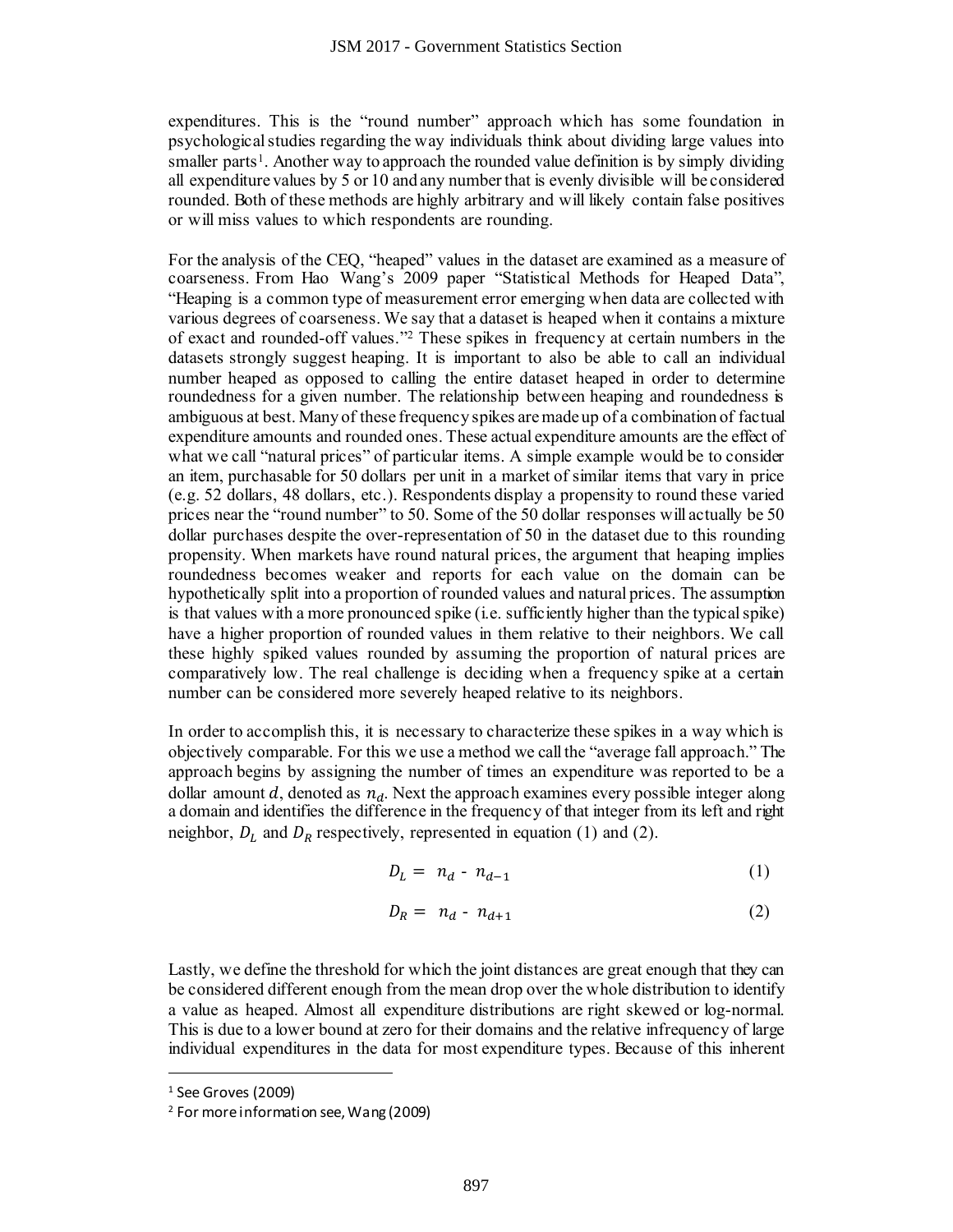skew, the empirical rule whereby 95% of all observations fall within approximately two standard deviations of the mean does not automatically apply. The justification for selecting two standard deviations as the threshold in spite of the skews comes from Chebyshev's Inequality, represented here as equation (3).

$$
Pr(|X - \mu| \ge k\sigma) \le \frac{1}{k^2}
$$
 (3)

This states that the probability of an observation less the mean value of a distribution being greater than  $k$  standard deviations is less than or equal to the reciprocal of the square of the number of standard deviations. Taking  $k = 2$ , the probability that an observation is outside two standard deviations from the mean is at most 0.25. This implies that at least 75% of the observations lie within two standard deviations of the mean for a wide class of probability density functions. The more normal the distribution, the more observations two standard deviations will capture--up to 95% of the distribution. This implies that a sensitivity can be chosen that guarantees a set percentage of observations will be covered. Since most expenditure distributions fall somewhere between normal and a right skew, two standard deviations are selected as the threshold for analysis guaranteeing a coverage from 75% to 95%. The condition for an expenditure value being identified as heaped and therefore rounded is specified in equation (4), where  $\mu$  is the mean of the average drop along a specified domain.

$$
D_L, D_R \ge \mu + 2\sigma \tag{4}
$$

#### **3.2 Order of Magnitude Effects**

The definition of a rounded value specified here can be considered for specific orders of magnitude. Many expenditure value domains cover multiple orders of magnitude. For example, the clothing and accessories expenditure type has many expenditures valued between 1 and 100 dollars as well as many expenditures valued at over 1,000 dollars. However, given the right skew of the distributions, the frequency of the reported expenditures naturally approach zero because it becomes very unlikely to observe very large expenditure amounts in any frequency. This implies that using the method specified in the previous section, frequency differences in the higher orders will tend to be smaller and thus reduce the mean distance of the drops in the whole domain. Additionally, the relatively large frequency spikes in the smaller orders will obscure rounding behaviors in the larger domains where frequency spikes are less likely to be identified as being significantly different. Doing a simple logistic regression involving each order of magnitude as a predictor for observing a rounded value, while not previously restricting the sample to each order when doing the identification, will demonstrate this behavior. Table I reports the odds ratios from a logistic analysis of the rounded value identification procedure across the whole domain for Clothing and Accessories. JSM 2017 - Government Statistics Section<br>
whe whereby 95% of all observations fall wi<br>
the mean does not automatically apply<br>
deviations as the threshold in spite of<br>
revisions as the threshold in spite<br> *Pr*( $|X - \mu| \geq k$ 

**Table 1.** Odds Ratios from Logistic Analysis of Whole Sample Rounding Identification Procedure

|                                                       | Odds Ratio | Standard Error | Z - Statistic |
|-------------------------------------------------------|------------|----------------|---------------|
| Order One $(n \times 10^1)$ 11.14                     |            | 0.91           | 29.67***      |
| Order Two $(n x 10^2)$ 7.26                           |            | 0.52           | 27 89***      |
| Source: CE Microdata – Clothing and Accessory Section |            |                |               |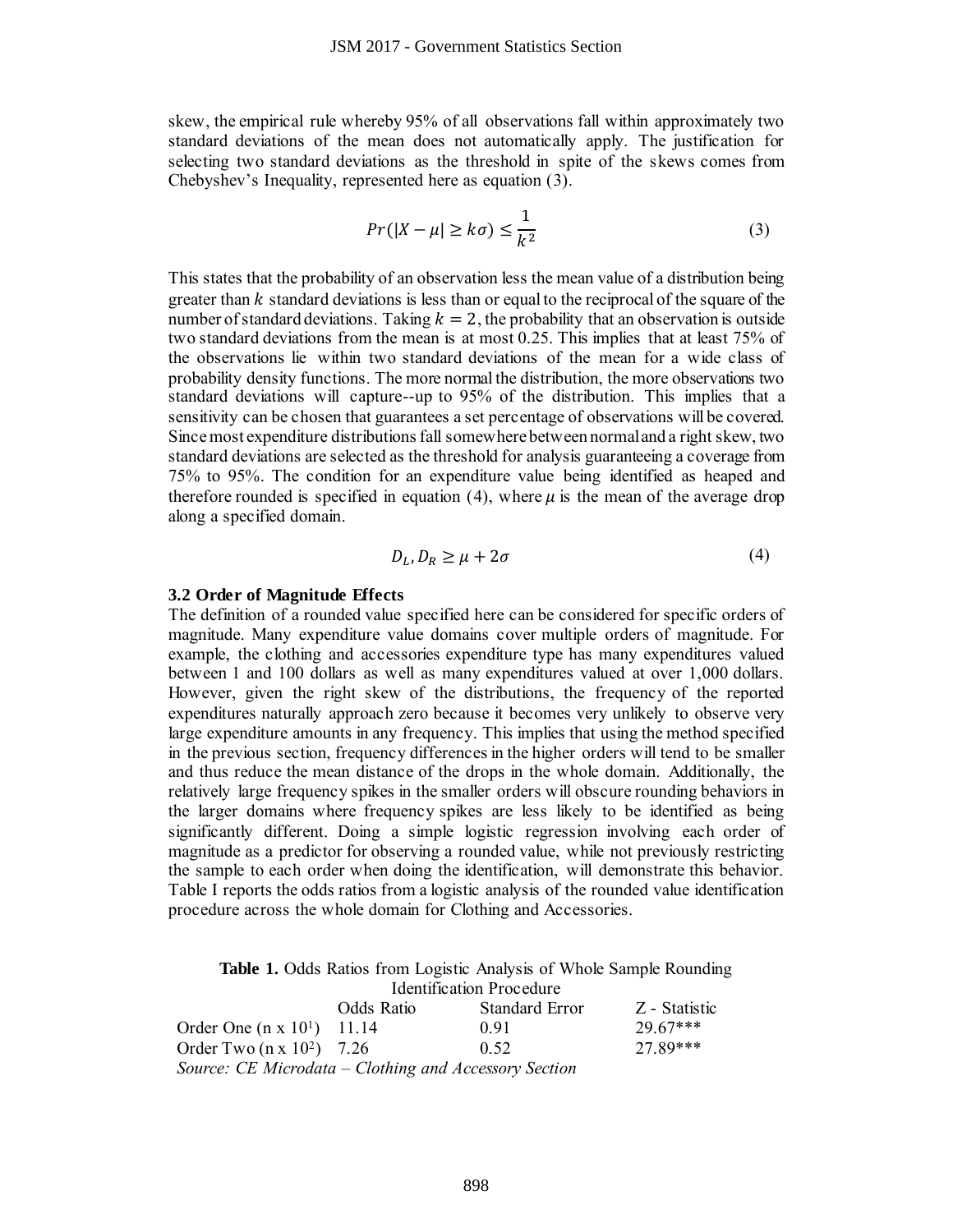Compared to the third order expenditure values  $(n \times 10^3)$ , the odds of observing a rounded value in the first order is 11 times more likely and the odds of observing a rounded value in the second order is 7 times more likely. To assess the real incidence of rounding behavior in all domains, it is necessary to restrict the domain to each order of magnitude in which expenditures occur. Repeating the procedure separately for each order of magnitude will appropriately classify values as rounded within its local area. This will dramatically increase the number of values identified as being rounded, especially in the higher valued domains where there is relative scarcity of reported expenditures and smaller variance in the drops. We can see this by repeating the logistic analysis of these split samples presented in table II.

**Table 2.** Odds Ratios from Logistic Analysis of Split Sample Rounding Identification Procedure

|                                  | I TOUGUULE |                                                           |               |  |
|----------------------------------|------------|-----------------------------------------------------------|---------------|--|
|                                  | Odds Ratio | Standard Error                                            | Z - Statistic |  |
| Order One $(n \times 10^1)$ 0.47 |            | 0.03                                                      | $-10.49$ ***  |  |
| Order Two $(n x 10^2)$ 0.59      |            | 0.03                                                      | $-9.85***$    |  |
|                                  |            | Source: CE Microdata – Clothing and Accessory Record Type |               |  |

The odds ratios show that it is half as likely to observe a rounded value in order one relative to order three and sixth tenths as likely to observe a rounded value in order two relative to order three. To understand this result, consider that the largest frequency records are in orders one and two for the Clothing and Accessories record type. Because of this, the average fall in the distribution is much larger in order one and two than it is in the higher domains making it easier for a value to be considered rounded in the higher domains. When considering the whole sample, it was virtually impossible for a third order value to be considered rounded because of the influence of first order frequencies. After identifying values in comparison to their peers, the results are much more indicative of respondent behavior. There is no optimal odds ratio between the orders that should be expected. As long as the expenditures are being properly identified relative to their peers, the odds ratios can be any non-negative number. It may be possible in some expenditure sections for rounding to not occur in one order and occur frequently in another. In this case, the odds ratios would only show the relative difference in the frequency of the identified values. Figure I shows the behavior of one of these expenditure distributions as it approaches the higher orders. Evaluating expenditure values relative to their peers captures the smaller spikes at the right hand side of the frequency distribution. JSM 2017 - Government Statistics Section<br>
rder expenditure values (n x 10<sup>3</sup>), the odds<br>
11 times more likely and the odds of obs<br>
ines more likely and the odds of obs<br>
ensay to restrict the domain to each order<br>
version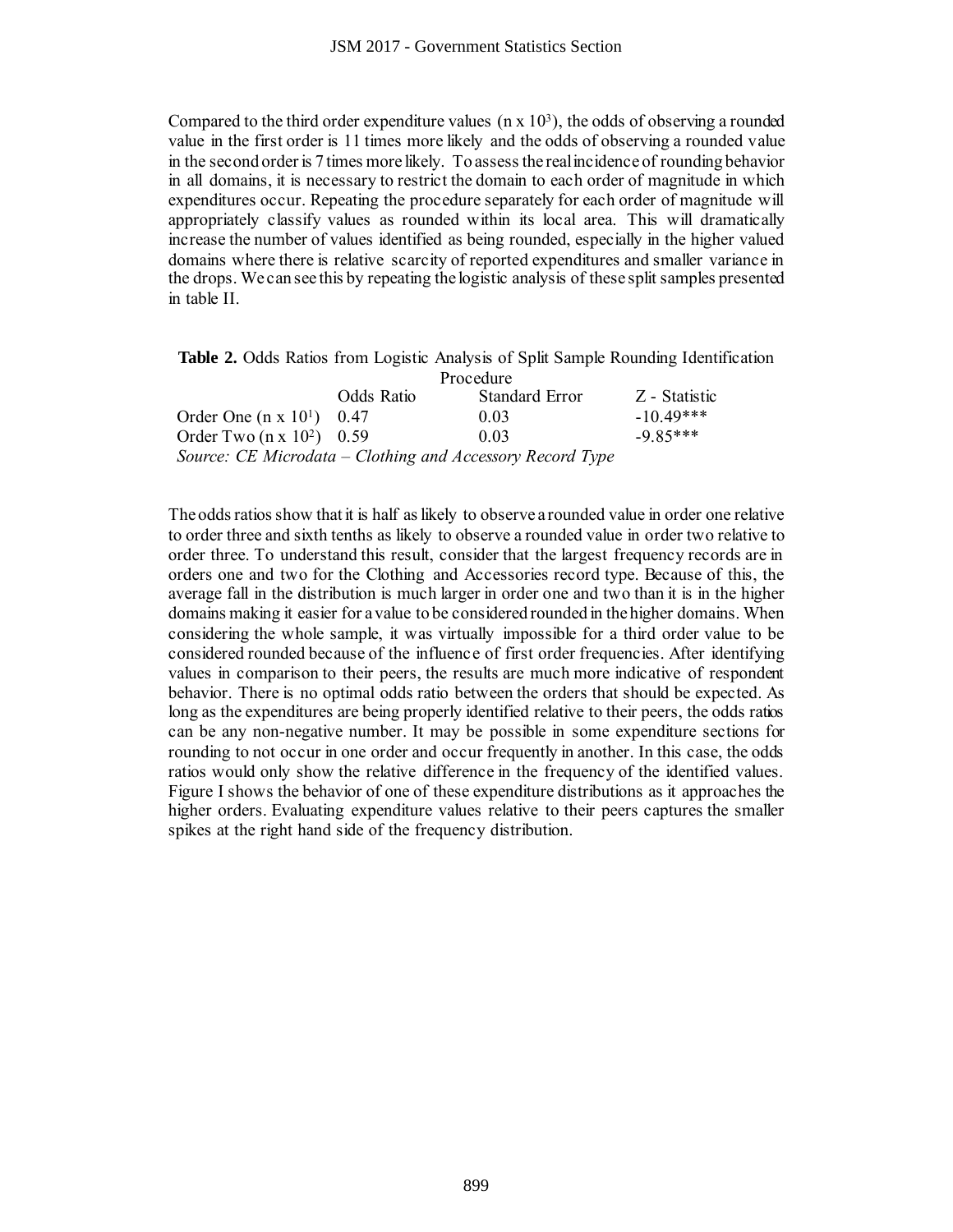

**Figure 1.** Histogram of Reported Clothing and Accessories Values

# **3.3 Odds Ratios for Evaluating the Impact of Records**

To determine the odds of observing a rounded value in the records group versus the nonrecords group, odds ratios are computed from a logistic regression where records use is the independent variable and the identified rounded values are the dependent variable. Orders of magnitude are incorporated when identifying the rounded values in the procedure described in section 3.2. This ensures that the rounded values are appropriately identified relative to their peers as opposed to the whole sample. This allows us to predict the odds of observing a rounded value if a respondent utilized records. The resulting odds ratio will be in comparison to the baseline group of records equal to zero (non-record users). The null hypothesis is that records do not reduce the incidence of rounding in the data. The alternative hypothesis is that records reduce the incidence of rounding in the data. Therefore, we expect to observe an odds ratio that is less than one for all tested expenditure categories. Odds that are not significantly different from one imply that records do not impact rounding in the expenditure category in a statistically significant way.

## **3.4 Mann-Whitney u Test**

The Mann-Whitney u test is used to test the significant differences in the expenditure distributions between the record using group and the non-record using group. This provides insight into whether or not the values reported are affected by the introduction of records. The primary advantage of this test over a standard t test is that the u test is non-parametric and does not require the data be normally distributed. The u test requires that two independent samples are compared, in this case record and non-record users, and that the data be ordinal. In order to compare the majority and non-majority record user groups, the response of the interviewer is considered. That is, the interviewer reports whether or not a household used records with varying degrees of frequency. That response is recoded into a 1 for respondents who used records 50 percent or more of the time and a 0 for respondents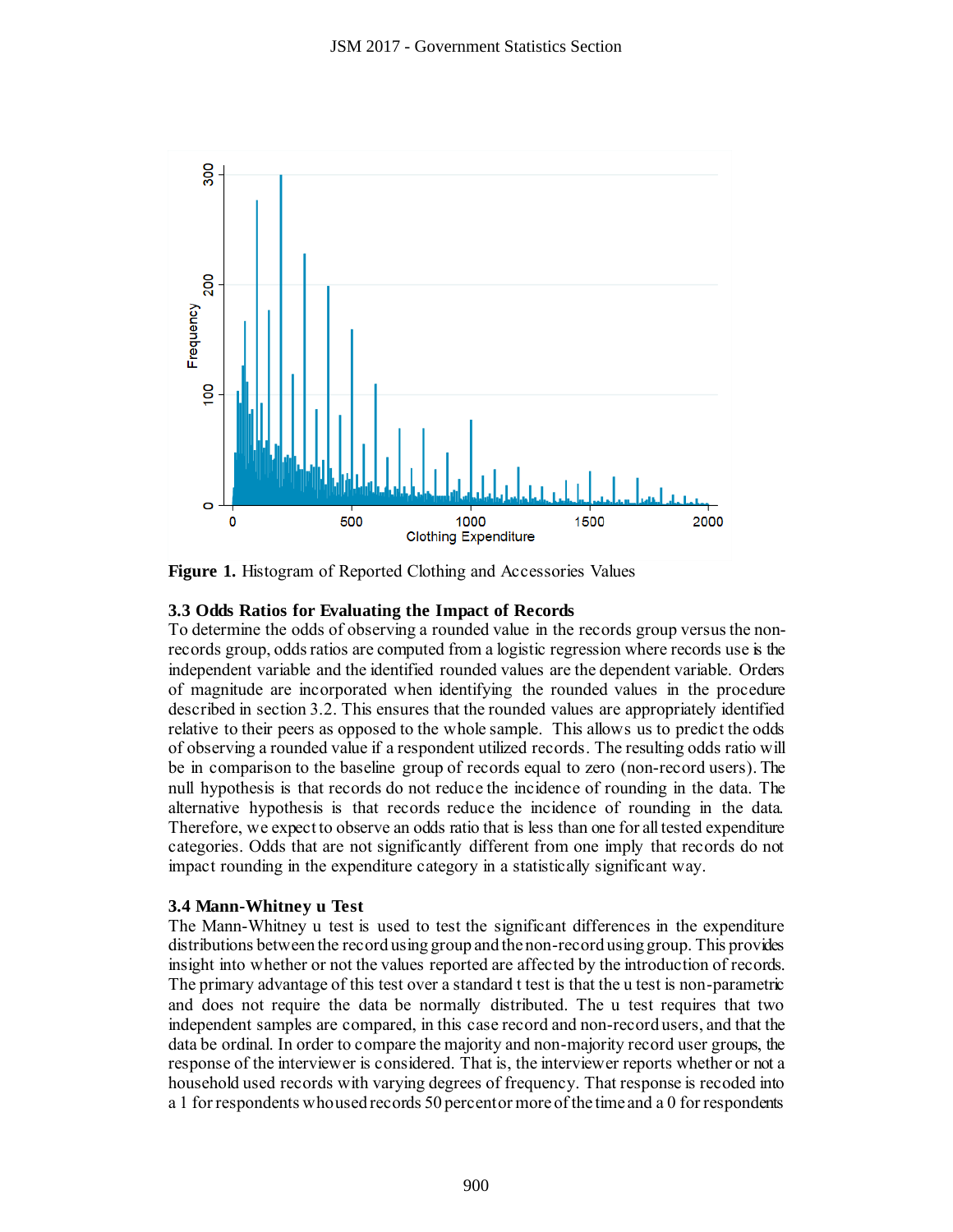who used records less than 50 percent of the time. The data are then ranked against each other by which value is greater and those identified ranks for each independent sample are added up. The u statistic based on the sum of ranks and the standard deviation are then computed from the two independent samples. From this it is possible to determine whether one distribution is significantly different from another. Procedural details are outlined in the 1947 paper by Mann and Whitney.<sup>3</sup> This test does not assess whether medians between the groups are significantly different. For that, a chi-squared statistic is computed for a nonparametric equality-of-medians hypothesis test. It is possible for one of these tests to be insignificant while the other is significant. Mann-Whitney u tests look at shape and location of the distribution while the equality of medians test examines differences in the median value of the expenditures.<sup>4</sup>

## **4. Results**

The analysis of responses provides results consistent with other recall surveys in that there is an observed heaping pattern that occurs in all record types. Figure II shows examples from four of the observed record types. Value domains are restricted to 1000 for clarity of presentation.



**Figure 2.** Frequency Histograms Demonstrating Heaping Patterns for Four Record Types

Given the proposed definition of a rounded record defined in the above section, the ratio of rounded values to non-rounded values will indicate the relative frequency of this behavior in the data. Respondent rounding varies across record type in frequency. The use of records in all examined cases lowers the frequency of rounded values with the notable exception of Renter's Insurance, which is not significantly different between the groups. In certain cases, record use improves the data distributions, resulting in more varied

 $\overline{a}$ 

<sup>3</sup> For more information see, Mann, H. B. (1947)

<sup>4</sup> For more information on these tests, see:

<https://www.ncbi.nlm.nih.gov/pmc/articles/PMC1120984/>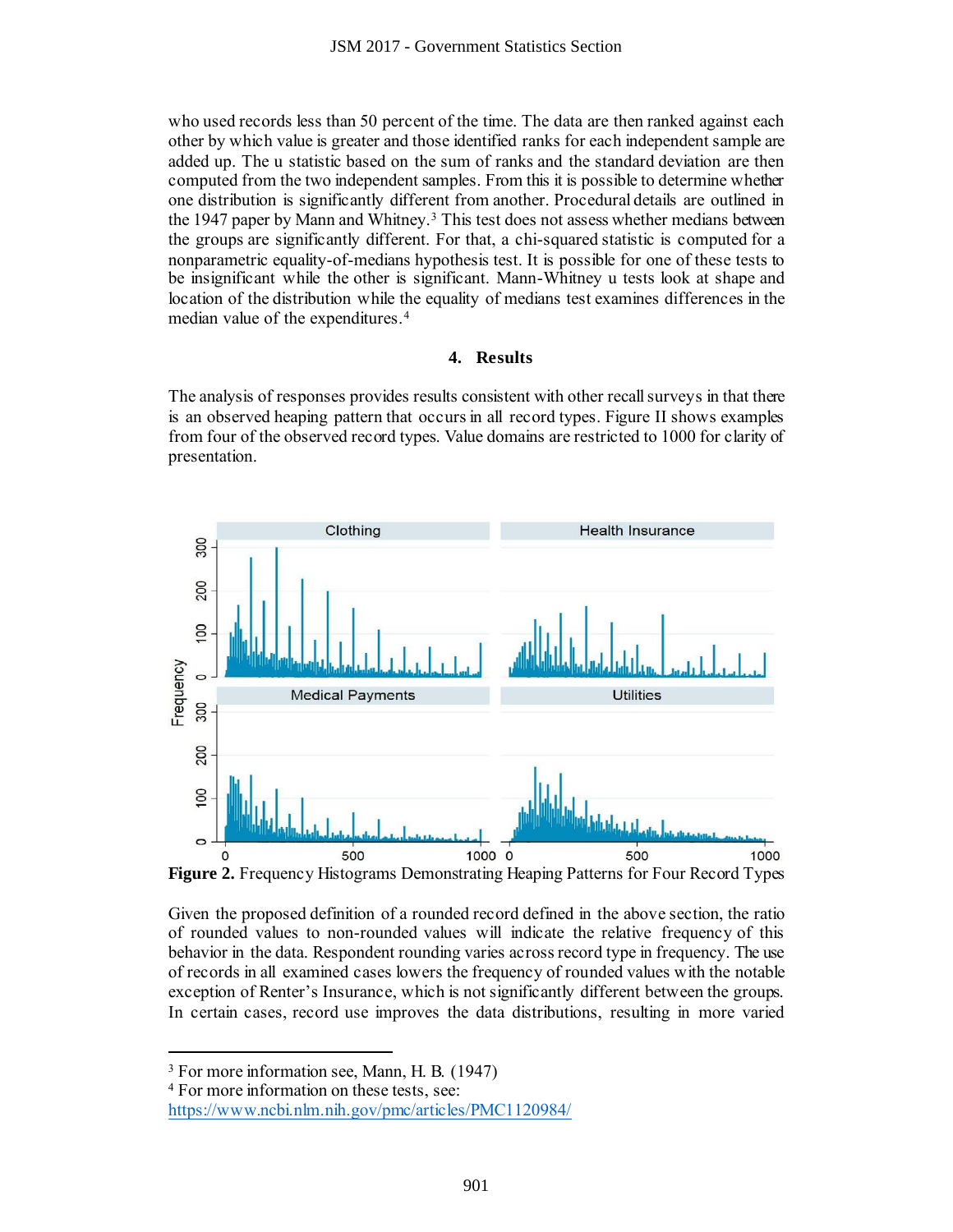| Ratio<br>#<br>#<br>$\frac{0}{0}$<br>#<br>#<br>$\frac{0}{0}$<br>Expenditure<br>Section<br>Rounded<br>Total<br>Rounded<br>Rounded<br>Rounded<br>Total<br>Owned Housing<br>1,405<br>312<br>$0.54***$<br>3,561<br>39<br>1,205<br>26<br>(MRTPMTX)<br>Utilities<br>$0.39***$<br>9<br>1,740<br>8,938<br>19<br>223<br>2,609<br>(UTLCHGX2)<br><b>Rented Vehicles</b><br>$0.67***$<br>222<br>83<br>509<br>44<br>246<br>34<br>(RENTEXPX)<br>Non-health<br>Insurance<br>(INSNEXXB)<br>Life<br>614<br>167<br>857<br>19<br>$0.61***$<br>2,126<br>29<br>$0.79***$<br>Automobile<br>1,384<br>4,924<br>28<br>319<br>1,093<br>23<br>$0.68***$<br>Homeowners'<br>1,536<br>32<br>374<br>1,526<br>25<br>497<br>Renter's<br>267<br>710<br>38<br>168<br>39<br>0.95<br>66<br>Health Insurance<br>1,480<br>29<br>322<br>$0.59***$<br>5,112<br>1,680<br>19<br>(HHIRPMXB)<br>Medical<br>$0.52***$<br>1,551<br>4,981<br>31<br>298<br>1,586<br>19<br>(MEDPMTX)<br>Clothing |  |
|-----------------------------------------------------------------------------------------------------------------------------------------------------------------------------------------------------------------------------------------------------------------------------------------------------------------------------------------------------------------------------------------------------------------------------------------------------------------------------------------------------------------------------------------------------------------------------------------------------------------------------------------------------------------------------------------------------------------------------------------------------------------------------------------------------------------------------------------------------------------------------------------------------------------------------------------------|--|
|                                                                                                                                                                                                                                                                                                                                                                                                                                                                                                                                                                                                                                                                                                                                                                                                                                                                                                                                               |  |
|                                                                                                                                                                                                                                                                                                                                                                                                                                                                                                                                                                                                                                                                                                                                                                                                                                                                                                                                               |  |
|                                                                                                                                                                                                                                                                                                                                                                                                                                                                                                                                                                                                                                                                                                                                                                                                                                                                                                                                               |  |
|                                                                                                                                                                                                                                                                                                                                                                                                                                                                                                                                                                                                                                                                                                                                                                                                                                                                                                                                               |  |
|                                                                                                                                                                                                                                                                                                                                                                                                                                                                                                                                                                                                                                                                                                                                                                                                                                                                                                                                               |  |
|                                                                                                                                                                                                                                                                                                                                                                                                                                                                                                                                                                                                                                                                                                                                                                                                                                                                                                                                               |  |
|                                                                                                                                                                                                                                                                                                                                                                                                                                                                                                                                                                                                                                                                                                                                                                                                                                                                                                                                               |  |
|                                                                                                                                                                                                                                                                                                                                                                                                                                                                                                                                                                                                                                                                                                                                                                                                                                                                                                                                               |  |
|                                                                                                                                                                                                                                                                                                                                                                                                                                                                                                                                                                                                                                                                                                                                                                                                                                                                                                                                               |  |
|                                                                                                                                                                                                                                                                                                                                                                                                                                                                                                                                                                                                                                                                                                                                                                                                                                                                                                                                               |  |
| $0.57***$<br>2,110<br>6,721<br>31<br>397<br>1,958<br>20<br>(CLOTHXA)                                                                                                                                                                                                                                                                                                                                                                                                                                                                                                                                                                                                                                                                                                                                                                                                                                                                          |  |
| Subscriptions<br>415<br>2,892<br>14<br>$0.76*$<br>81<br>637<br>12<br>(SUBEXPX)                                                                                                                                                                                                                                                                                                                                                                                                                                                                                                                                                                                                                                                                                                                                                                                                                                                                |  |
| Source: CEQ Survey Unbox Data (November 2015- November 2016)<br>*p<.05; **p<.01; ***p<0.001   Most Appropriate Order of Magnitude Selected                                                                                                                                                                                                                                                                                                                                                                                                                                                                                                                                                                                                                                                                                                                                                                                                    |  |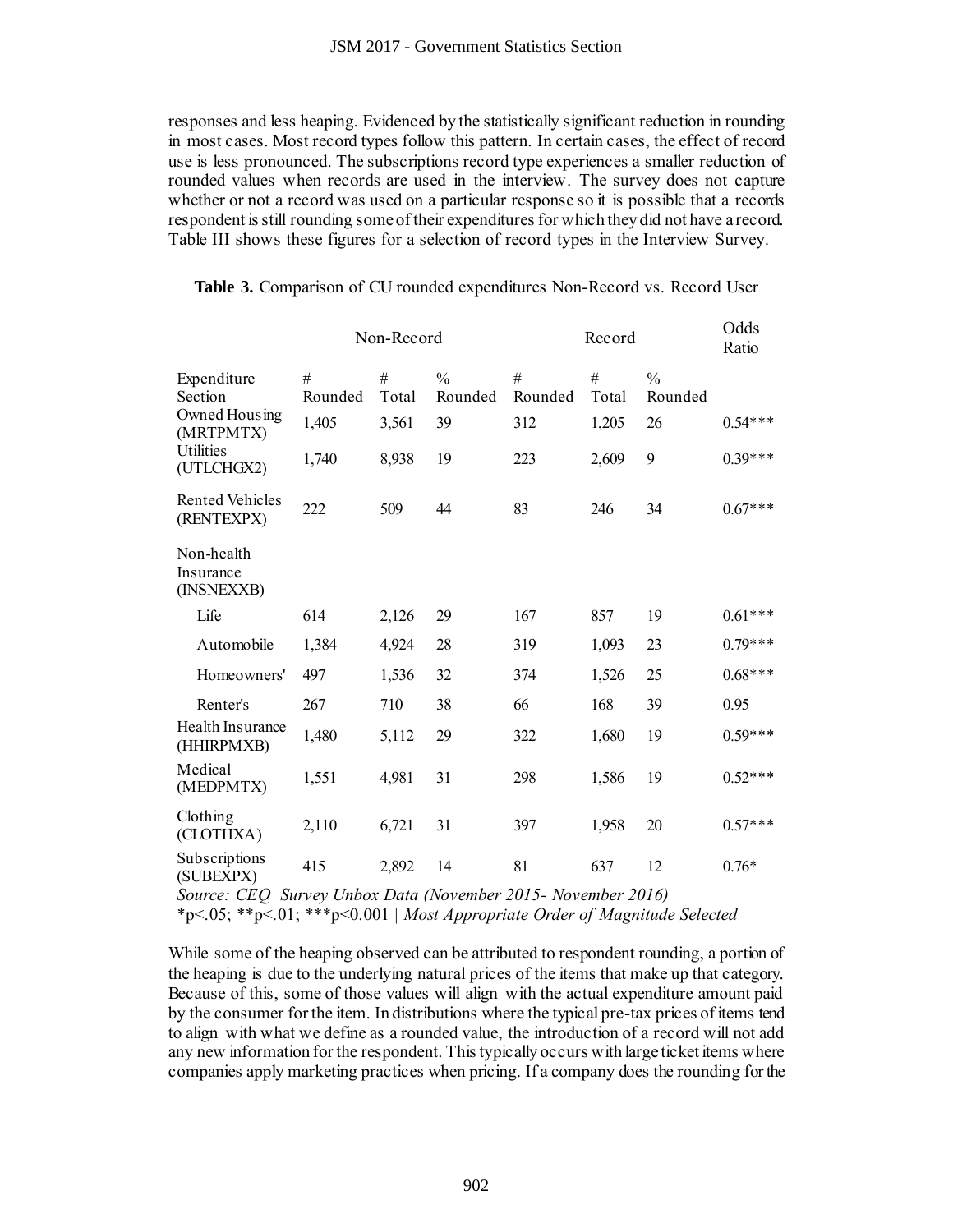consumer (e.g. 500 dollar washing machine), then that record type will report a higher frequency of these expenditures.

The literature also suggests that recurring expenditures are easier to remember for recall surveys. When comparing aggregate CE data with administrative sources, categories like rent typically tend to match very well.<sup>5</sup> Despite categories like mortgage payments being recurring, they also are rarely round numbers to which a respondent would choose to round. This implies that the introduction of records will still provide new information (i.e. the actual amount paid) for the respondent and therefore a more accurate value. In the case of the subscriptions category which is typically composed of smaller expenses, the natural price effect is influencing the outcome whereby the expenses are both repeatable and similar to what a respondent may choose to round to anyway (e.g. 10 dollar Netflix subscription). Adding records may not add much information in this case, which is demonstrated by the comparatively small two percentage point difference between the record group and non-record group. Opposite to this, there are those expenditure categories that naturally have items priced very differently from the rounded value definition. These will typically be smaller expenditures where the prices are situated toward the lower end of the value distribution and are non-repeated (e.g. Clothing and Accessories). These expenditure categories are expected to be greatly influenced by the introduction of records. This is confirmed by percentage decreases and the significance of the odds ratios. JSM 2017 - Government Statistics Section<br>
llar washing machine), then that record ty<br>
enditures.<br>
Election and the record results are easien<br>
image agregate CE data with administrative are particle at<br>
active y well.<sup>3</sup> D

Generally, survey methodologists prefer decreasing the amount of heaping in the dataset yields higher quality data. Given the general finding from the literature that households tend to underreport the value of many of their expenditures<sup>6,7</sup>, it is reasonable to expect that any significant differences in medians by the introduction of records would result in a higher reported value for record users. Table IV reports the median expenditures for each expenditure type by record and non-record users and records the difference between the values. The significance of these differences are tested in the following section.

| <b>Expenditure Section</b>         | N      | Record Users | Non-Record<br>Users | Difference |
|------------------------------------|--------|--------------|---------------------|------------|
| Owned Housing (MRTPMTX)            | 4,766  | \$2188       | \$2300              | $-$112$    |
| Utilities (UTLCHGX2)               | 11,547 | 325          | 277                 | 48         |
| Rented Vehicles<br>(RENTEXPX)      | 755    | 235          | 238                 | $-3$       |
| Non-health Insurance<br>(INSNEXXB) |        |              |                     |            |
| Life                               | 2,983  | 106          | 100                 | 6          |
| Automobile                         | 6,017  | 228          | 240                 | $-12$      |
| Homeowners'                        | 3,062  | 182          | 190                 | -8         |
| Renter's                           | 878    | 35.5         | 40                  | $-4.5$     |

#### **Table 4.** Medians by Group – Values in USD

 $\overline{a}$ 

<sup>&</sup>lt;sup>5</sup> The estimated aggregate rent in CE is 98 percent of the aggregate estimated in the 2015 National Accounts[. https://www.bls.gov/cex/cepceconcordance.htm](https://www.bls.gov/cex/cepceconcordance.htm)

<sup>&</sup>lt;sup>6</sup> See Tucker et al (2005)[, https://www.bls.gov/cex/research\\_papers/pdf/st040070.pdf](https://www.bls.gov/cex/research_papers/pdf/st040070.pdf)

<sup>&</sup>lt;sup>7</sup> See McCully et al (2013)[, https://www.bls.gov/osmr/pdf/ec130020.pdf](https://www.bls.gov/osmr/pdf/ec130020.pdf)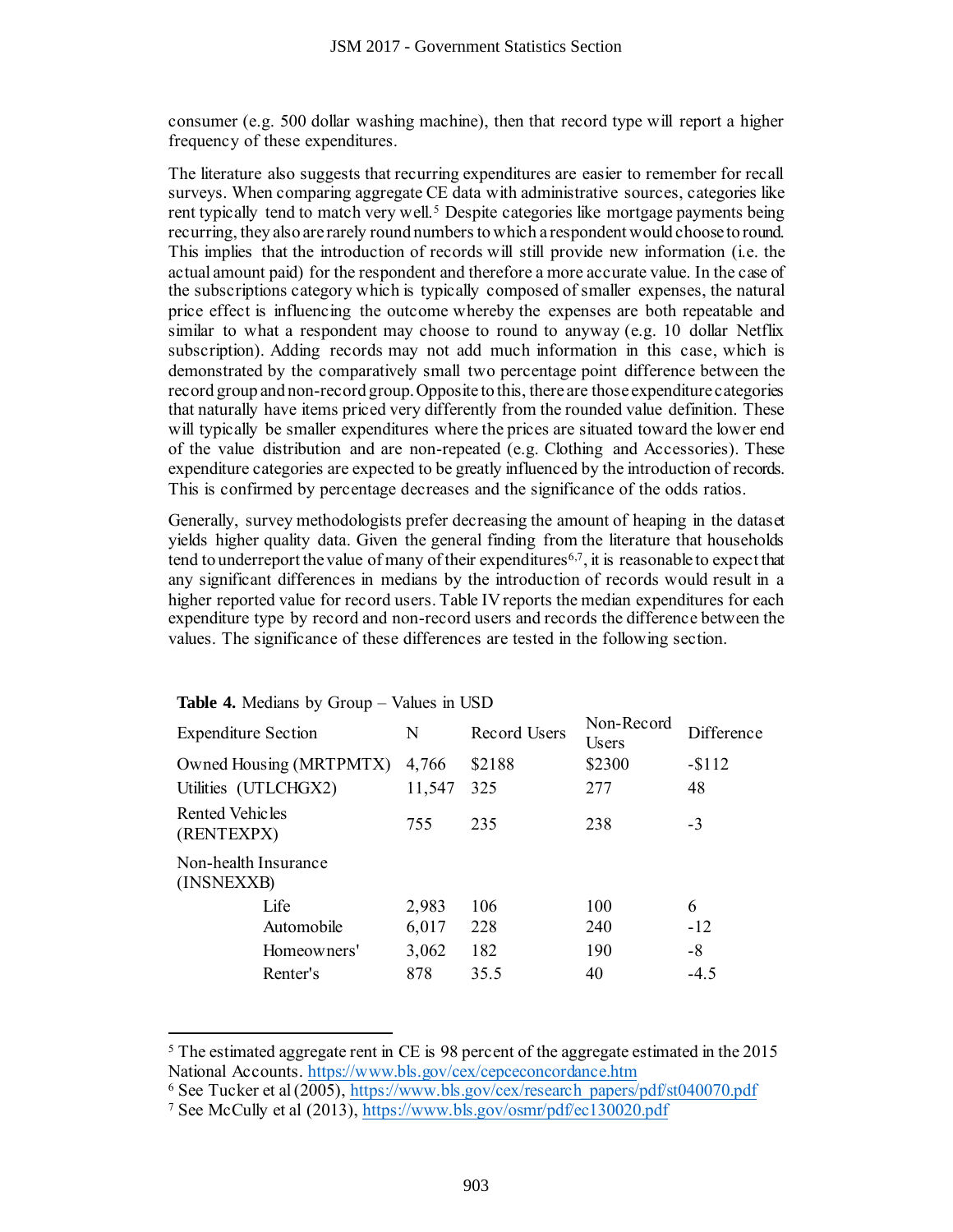| Health Insurance<br>(HHIRPMXB)                        | 6,792     | 262 | 242.5 | 19.5 |
|-------------------------------------------------------|-----------|-----|-------|------|
| Medical (MEDPMTX)                                     | 6,567     | 225 | 170   | 55   |
| Clothing (CLOTHXA)                                    | 8,679 271 |     | 240   | 31   |
| Subscriptions (SUBEXPX)                               | 3,529     | 40  | 36    | 4    |
| Source: CEQ Unbox Data (November 2015- November 2016) |           |     |       |      |

**Table 5.** Mann-Whitney u Test and Equality-of-Medians Test for Each Expenditure

|                                                                                                                                                                                                                                                                                                                                                                                                                                                                                                                                                                                                                                                                                                          |        |             | JSM 2017 - Government Statistics Section |                |                        |
|----------------------------------------------------------------------------------------------------------------------------------------------------------------------------------------------------------------------------------------------------------------------------------------------------------------------------------------------------------------------------------------------------------------------------------------------------------------------------------------------------------------------------------------------------------------------------------------------------------------------------------------------------------------------------------------------------------|--------|-------------|------------------------------------------|----------------|------------------------|
| Health Insurance<br>(HHIRPMXB)                                                                                                                                                                                                                                                                                                                                                                                                                                                                                                                                                                                                                                                                           |        | 6,792       | 262                                      | 242.5          | 19.5                   |
| Medical (MEDPMTX)                                                                                                                                                                                                                                                                                                                                                                                                                                                                                                                                                                                                                                                                                        |        | 6,567       | 225                                      | 170            | 55                     |
| Clothing (CLOTHXA)                                                                                                                                                                                                                                                                                                                                                                                                                                                                                                                                                                                                                                                                                       |        | 8,679       | 271                                      | 240            | 31                     |
| Subscriptions (SUBEXPX)                                                                                                                                                                                                                                                                                                                                                                                                                                                                                                                                                                                                                                                                                  |        | 3,529       | 40                                       | 36             | $\overline{4}$         |
| Source: CEQ Unbox Data (November 2015- November 2016)<br>Most Appropriate Order of Magnitude Selected                                                                                                                                                                                                                                                                                                                                                                                                                                                                                                                                                                                                    |        |             |                                          |                |                        |
| ach record type was examined for equality of medians and similarity of distributions t<br>etermine what effect, if any, records have on the reported expenditure values. The Man<br>Whitney u test is used to test the null hypothesis that values from each group are draw<br>rom the same expenditure distribution. The median test is used to test the null hypothes<br>nat the medians of both groups are equal. Unequal medians may suggest that record us<br>have an effect on the magnitude of reported expenditures. Both tests are run for a<br>xamined record types and the results are reported in table V.<br>Table 5. Mann-Whitney u Test and Equality-of-Medians Test for Each Expenditure |        |             |                                          |                |                        |
|                                                                                                                                                                                                                                                                                                                                                                                                                                                                                                                                                                                                                                                                                                          |        |             | Mann-Whitney u Test                      |                | Equality of Medians    |
|                                                                                                                                                                                                                                                                                                                                                                                                                                                                                                                                                                                                                                                                                                          |        |             | (Record v. Non-Record)                   |                | (Record v. Non-Record) |
| <b>Expenditure Section</b>                                                                                                                                                                                                                                                                                                                                                                                                                                                                                                                                                                                                                                                                               | N      | Z Statistic | P Value                                  | Chi<br>Squared | P Value                |
| Owned Housing<br>(MRTPMTX)<br><b>Utilities</b>                                                                                                                                                                                                                                                                                                                                                                                                                                                                                                                                                                                                                                                           | 4,766  | 2.117       | $0.034*$                                 | 2.981          | 0.084                  |
| (UTLCHGX2)                                                                                                                                                                                                                                                                                                                                                                                                                                                                                                                                                                                                                                                                                               | 11,547 | $-8.257$    | $0.000***$                               | 45.089         | $0.000***$             |
| <b>Rented Vehicles</b><br>(RENTEXPX)                                                                                                                                                                                                                                                                                                                                                                                                                                                                                                                                                                                                                                                                     | 755    | 0.737       | 0.461                                    | 0.099          | 0.753                  |
| Non-health Insurance<br>(INSNEXXB)                                                                                                                                                                                                                                                                                                                                                                                                                                                                                                                                                                                                                                                                       |        |             |                                          |                |                        |
| Life                                                                                                                                                                                                                                                                                                                                                                                                                                                                                                                                                                                                                                                                                                     | 2,983  | $-0.495$    | 0.621                                    | 0.414          | 0.520                  |
| Automobile                                                                                                                                                                                                                                                                                                                                                                                                                                                                                                                                                                                                                                                                                               | 6,017  | 1.749       | 0.080                                    | 2.573          | 0.109                  |
| Homeowners'                                                                                                                                                                                                                                                                                                                                                                                                                                                                                                                                                                                                                                                                                              | 3,062  | 0.020       | 0.984                                    | 0.349          | 0.555                  |
| Renter's                                                                                                                                                                                                                                                                                                                                                                                                                                                                                                                                                                                                                                                                                                 | 878    | 0.600       | 0.549                                    | 0.766          | 0.382                  |
| Health Insurance<br>(HHIRPMXB)                                                                                                                                                                                                                                                                                                                                                                                                                                                                                                                                                                                                                                                                           | 6,792  | $-2.468$    | $0.014*$                                 | 5.913          | $0.015*$               |
| Medical<br>(MEDPMTX)                                                                                                                                                                                                                                                                                                                                                                                                                                                                                                                                                                                                                                                                                     | 6,567  | $-7.050$    | $0.000***$                               | 32.135         | $0.000***$             |
| Clothing<br>(CLOTHXA)                                                                                                                                                                                                                                                                                                                                                                                                                                                                                                                                                                                                                                                                                    | 8,679  | $-3.852$    | $0.000***$                               | 12.098         | $0.001**$              |
| Subscriptions<br>(SUBEXPX)                                                                                                                                                                                                                                                                                                                                                                                                                                                                                                                                                                                                                                                                               | 3,529  | $-2.403$    | $0.016**$                                | 1.483          | 0.223                  |
| Source: CEQ Unbox Data (November 2015- November 2016)<br>*p<.05; **p<.01; ***p<0.001   Most Appropriate Order of Magnitude Selected                                                                                                                                                                                                                                                                                                                                                                                                                                                                                                                                                                      |        |             |                                          |                |                        |
| ubscriptions and mortgage payments are the most interesting result from these tests. The<br>esults show that these expenditure types have medians that are not statistically different                                                                                                                                                                                                                                                                                                                                                                                                                                                                                                                   |        |             |                                          |                |                        |
|                                                                                                                                                                                                                                                                                                                                                                                                                                                                                                                                                                                                                                                                                                          |        | 904         |                                          |                |                        |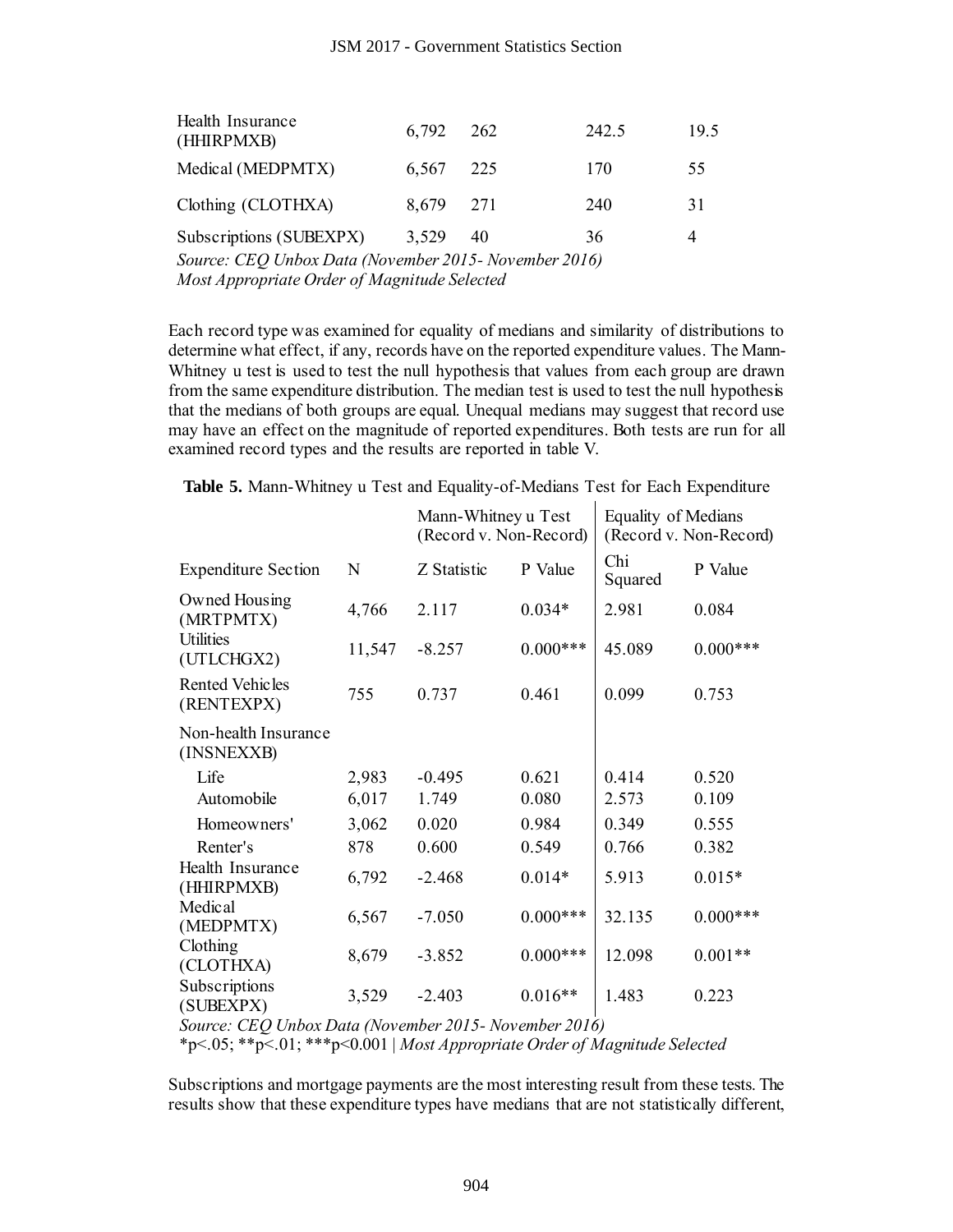but distributions that are significantly different. Non-health insurance and rented vehicle expenditure types produce insignificant results in both tests despite having significant odds ratios. This shows that the incidence of rounding significantly decreased but the general shape of the distribution and the median was preserved. The remaining expenditure types have significant differences in the medians and in distributions, showing that the record use changed the shape of the data and also the median value in a significant way. Differences in the inherent qualities of a record user and a non-record user may also have an effect on their spending and reporting style. For all significant differences in medians, the use of records has generated higher values overall. This is also evident from the negative z-scores produced by the test. Negative z-scores indicate that the median of the record users was higher than the median of the non-record users.

# **5. Conclusion**

The use of the average fall approach to identify rounded records has enabled testing of whether record use significantly impacts the coarseness of data in the Consumer Expenditure Interview Survey. Eleven expenditures (e.g. Health Insurance, Subscriptions, etc.) were tested using this method. All expenditures displayed significant decreases in the likelihood of observing a rounded value when records were introduced, with the exception of renter's insurance. Further testing on the equality of medians showed that for all expenditure types where there was a significant difference in medians, records increased the median value of the expenditure. Changes in distributions were more common among expenditure categories. This is likely due to the redistribution of the heaped values to other values in the distribution. This lends credibility to the claim that rounding by the respondent or by a decision rule in processing could change the distributions in significant ways. Some expenditure types benefit more in terms of roundedness reduction from the use of records while others only have marginal benefits. It will be necessary to explore in future work whether the trade-off in increased respondent burden from record use for the observed changes in medians and distributions is worth it. Overall, the use of records appears to have a positive effect on the accuracy of the data and produces a higher quality product from the survey. JSM 2017 - Government Statistics Section<br>
e significantly different. Non-health insure<br>
consignificant results in both tests despite<br>
the incidence of rounding significantly de<br>
and the median was preserved. The remainseme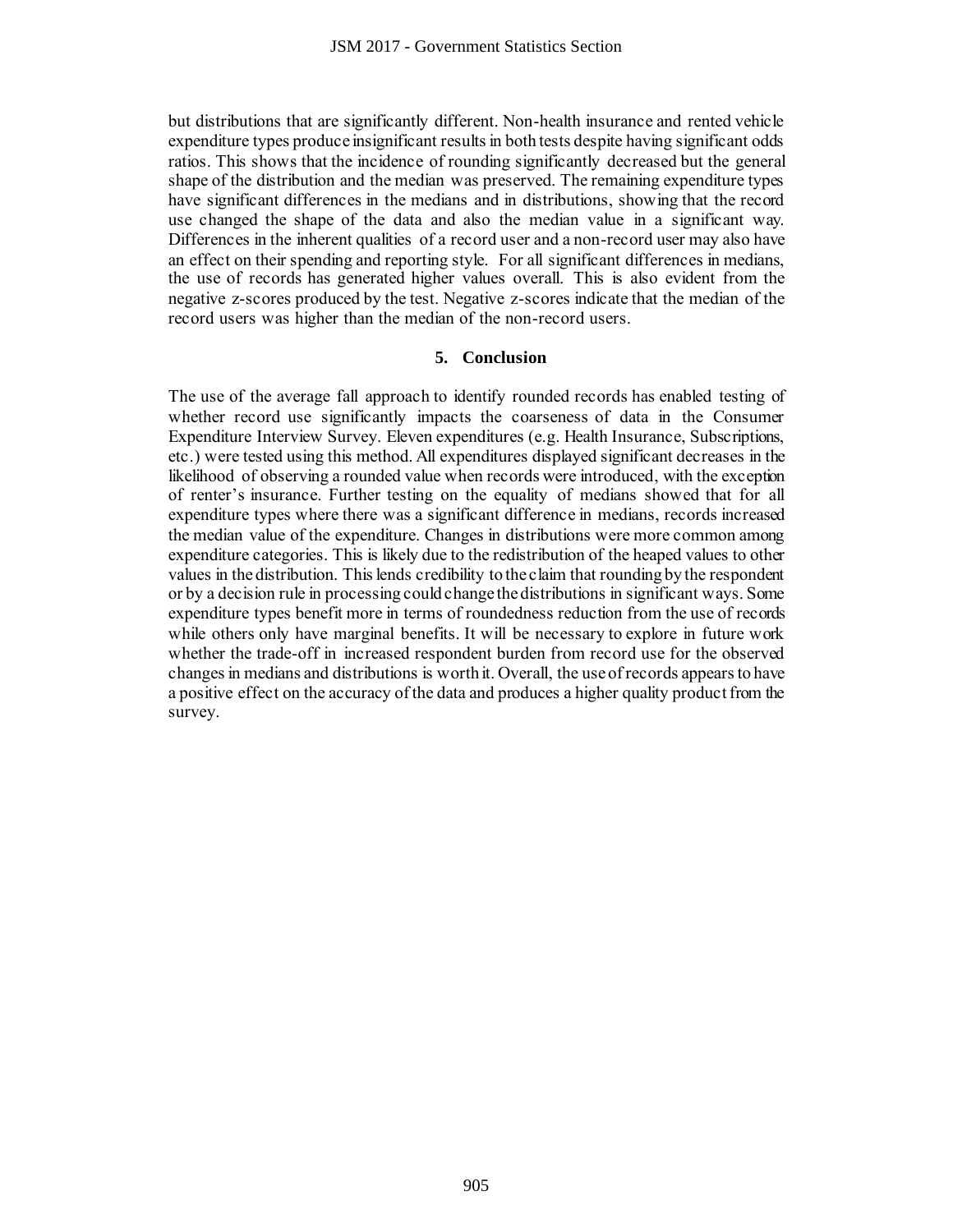#### **References**

- Bar, Haim, and Dean Lillard. "A Heap of Trouble? Accounting for Mismatch Bias in Retrospectively Collected Data on Smoking." Health, Econometrics and Data Group, 2010.
- Battistin, Erich. "Errors in Survey Reports of Consumption Expenditures." 2003.
- Dominitz, Jeff, and Charles F. Manski. "Perceptions of Economic Insecurity: Evidence from the Survey of Economic Expectations." Public Opinion Quarterly 61, no. 2 (1997) JSM 2017 - Government Statistics Section<br>
References<br>
Reflerences<br>
Collected Data on Smoking." Health, Eco<br>
Collected Data on Smoking." Health, Eco<br>
in Survey Reports of Consumption Expensive<br>
yor Feonomic Expectations." P
- Elkin, Ian, Brandon Kopp, Brett McBride, and Lucilla Tan. "Results from the Consumer Expenditure Surveys' Individual Diary Feasibility Test." 2015.
- Fischhoff, Baruch, and Wändi Bruine De Bruin. "Fifty–Fifty=50%?" Journal of Behavioral Decision Making 12, no. 2 (1999)
- Geisen, Emily, Ashley Richards, and Charles Strohm. "U.S. Consumer Expenditure Records Study." 2011.
- Gideon, Michael, Joanne Hsu, and Brooke McFall. "Eliciting financial information on surveys: rounding in reported mortgage balances." FCSM, 2015.
- Gideon, Michael, Brooke Helppie-Mcfall, and Joanne W. Hsu. "Heaping at Round Numbers on Financial Questions: The Role of Satisficing." Finance and Economics Discussion Series 2017, no. 006 (2017).
- Groves, Robert M. Survey methodology. New York: J. Wiley, 2009.
- Hart, Anna. "Mann-Whitney Test Is Not Just a Test of Medians: Differences in Spread Can Be Important." *BMJ : British Medical Journal* 323.7309 (2001): 391–393.
- Lillard, Lee A. , and Robert J. Willis. "Cognition and Wealth: The Importance of Probabilistic Thinking." SSRN Electronic Journal.
- Mann, H. B., and D. R. Whitney. "On a Test of Whether one of Two Random Variables is Stochastically Larger than the Other." *The Annals of Mathematical Statistics*, vol. 18, no. 1, 1947, pp. 50–60., doi:10.1214/aoms/1177730491.
- Manski, Charles F. "Measuring Expectations." Econometrica 72, no. 5 (2004)
- Manski, Charles F., and Francesca Molinari. "Rounding Probabilistic Expectations in Surveys." Journal of Business & Economic Statistics 28, no. 2 (2010)
- McCully, Clinton, Thesia I. Garner, William Passero. "Understanding the Relationship: CE Survey and PCE." Bureau of Labor Statistics. 2013.
- Moore, Jeffrey, Linda Stinson, and Edward Welniak. "Income Measurement Error in Surveys: A Review." 1999.
- Murphy, J., J. Rosen, A. Richards, S. Riley, A. Peytchev, and M. Lindblad. "Financial Record Checking in Surveys: Do Prompts Improve Data Quality?" Field Methods 28, no. 3 (2015)
- Pudney, Stephen. "Heaping and leaping: Survey response behaviour and the dynamics of self-reported consumption expenditure." Institute for Social and Economic Research University of Essex, 2008.